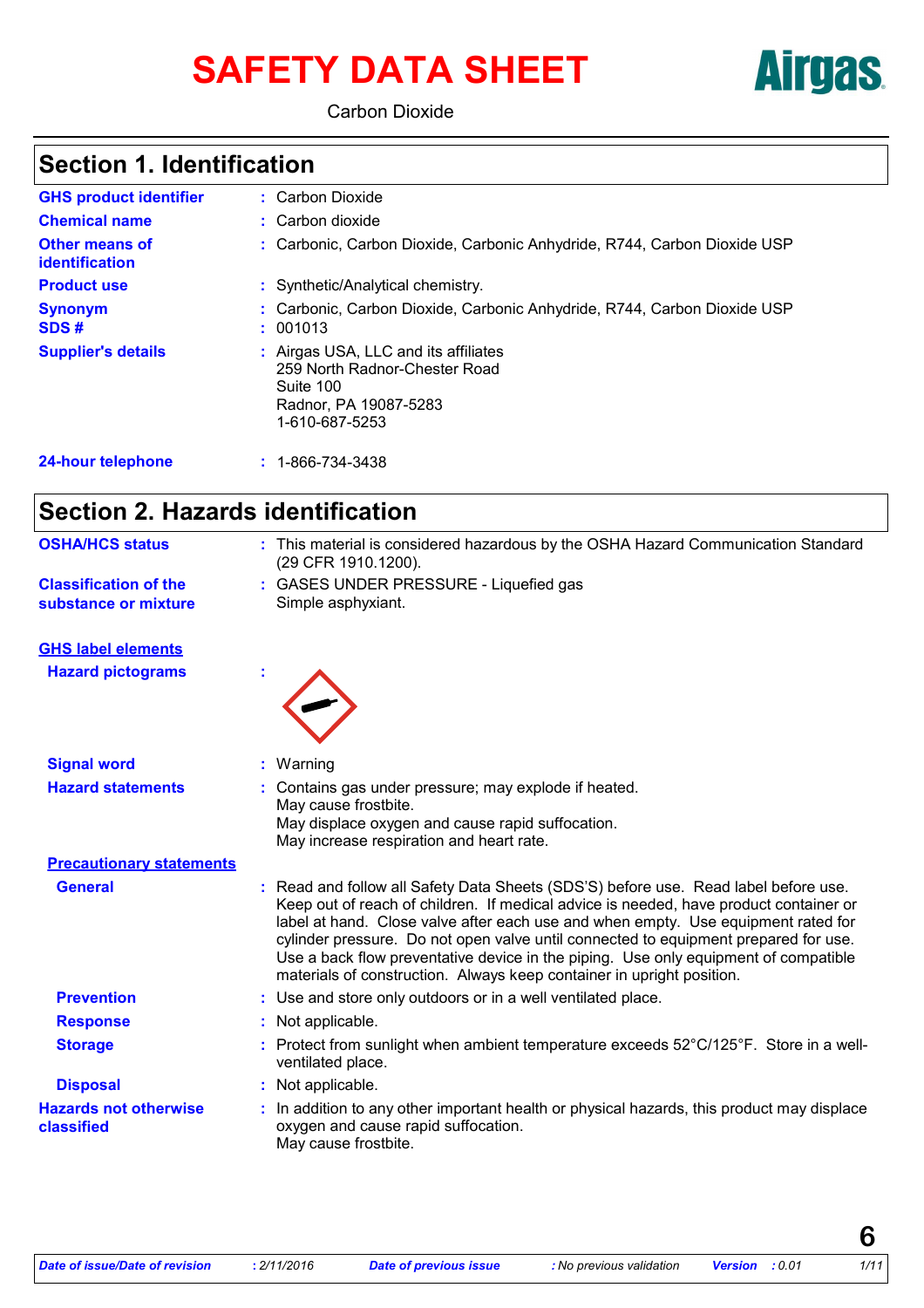### **Section 3. Composition/information on ingredients**

### **Chemical name :** Carbon dioxide **Other means of Substance/mixture**

**:** Substance

- 
- **identification**
- - **:** Carbonic, Carbon Dioxide, Carbonic Anhydride, R744, Carbon Dioxide USP

#### **CAS number/other identifiers**

| <b>CAS</b> number   | $: 124-38-9$ |
|---------------------|--------------|
| <b>Product code</b> | : 001013     |

| <b>Ingredient name</b> | 70  | <b>CAS number</b> |
|------------------------|-----|-------------------|
| Carbon Dioxide         | 100 | 124-38-9          |

Any concentration shown as a range is to protect confidentiality or is due to batch variation.

**There are no additional ingredients present which, within the current knowledge of the supplier and in the concentrations applicable, are classified as hazardous to health or the environment and hence require reporting in this section.**

**Occupational exposure limits, if available, are listed in Section 8.**

### **Section 4. First aid measures**

| <b>Description of necessary first aid measures</b> |                                                                                                                                                                                                                                                                                                                                                                                                                                                                                                                                                                                              |
|----------------------------------------------------|----------------------------------------------------------------------------------------------------------------------------------------------------------------------------------------------------------------------------------------------------------------------------------------------------------------------------------------------------------------------------------------------------------------------------------------------------------------------------------------------------------------------------------------------------------------------------------------------|
| <b>Eye contact</b>                                 | : Immediately flush eyes with plenty of water, occasionally lifting the upper and lower<br>eyelids. Check for and remove any contact lenses. Continue to rinse for at least 10<br>minutes. Get medical attention if irritation occurs.                                                                                                                                                                                                                                                                                                                                                       |
| <b>Inhalation</b>                                  | : Remove victim to fresh air and keep at rest in a position comfortable for breathing. If<br>not breathing, if breathing is irregular or if respiratory arrest occurs, provide artificial<br>respiration or oxygen by trained personnel. It may be dangerous to the person providing<br>aid to give mouth-to-mouth resuscitation. Get medical attention if adverse health effects<br>persist or are severe. If unconscious, place in recovery position and get medical<br>attention immediately. Maintain an open airway. Loosen tight clothing such as a collar,<br>tie, belt or waistband. |
| <b>Skin contact</b>                                | : Flush contaminated skin with plenty of water. Remove contaminated clothing and<br>shoes. Get medical attention if symptoms occur. Wash clothing before reuse. Clean<br>shoes thoroughly before reuse.                                                                                                                                                                                                                                                                                                                                                                                      |
| <b>Ingestion</b>                                   | : As this product is a gas, refer to the inhalation section.                                                                                                                                                                                                                                                                                                                                                                                                                                                                                                                                 |

#### **Most important symptoms/effects, acute and delayed**

| <b>Potential acute health effects</b> |                                                                                                                                |
|---------------------------------------|--------------------------------------------------------------------------------------------------------------------------------|
| <b>Eye contact</b>                    | : No known significant effects or critical hazards.                                                                            |
| <b>Inhalation</b>                     | : No known significant effects or critical hazards.                                                                            |
| <b>Skin contact</b>                   | : No known significant effects or critical hazards.                                                                            |
| <b>Frostbite</b>                      | : Try to warm up the frozen tissues and seek medical attention.                                                                |
| <b>Ingestion</b>                      | : As this product is a gas, refer to the inhalation section.                                                                   |
| <b>Over-exposure signs/symptoms</b>   |                                                                                                                                |
| <b>Eye contact</b>                    | : No specific data.                                                                                                            |
| <b>Inhalation</b>                     | : No specific data.                                                                                                            |
| <b>Skin contact</b>                   | : No specific data.                                                                                                            |
| <b>Ingestion</b>                      | : No specific data.                                                                                                            |
|                                       | <b>Indication of immediate medical attention and special treatment needed, if necessary</b>                                    |
| <b>Notes to physician</b>             | : Treat symptomatically. Contact poison treatment specialist immediately if large<br>quantities have been ingested or inhaled. |
| <b>Specific treatments</b>            | : No specific treatment.                                                                                                       |
|                                       |                                                                                                                                |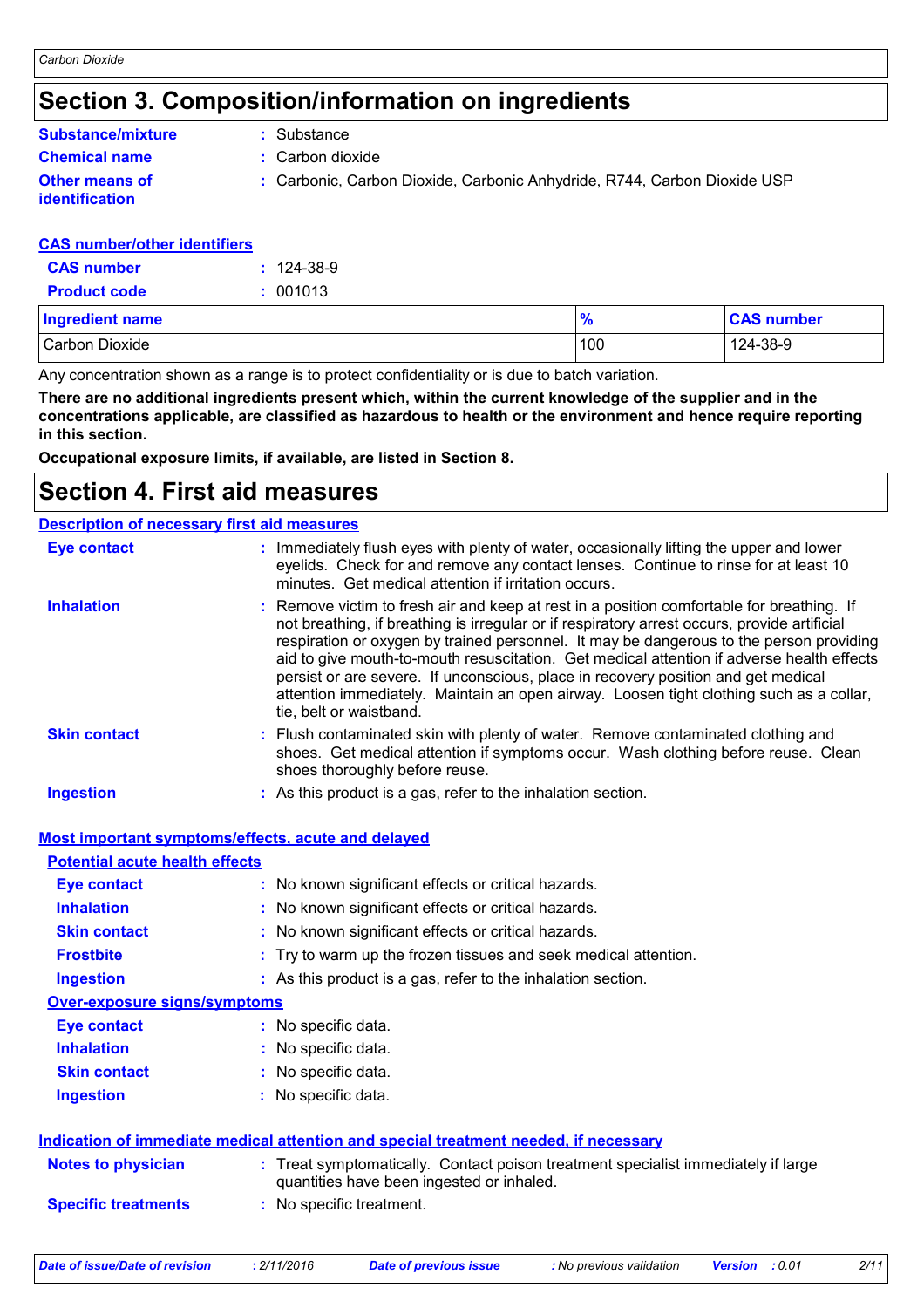### **Section 4. First aid measures**

**Protection of first-aiders** : No action shall be taken involving any personal risk or without suitable training. It may be dangerous to the person providing aid to give mouth-to-mouth resuscitation.

#### **See toxicological information (Section 11)**

| <b>Section 5. Fire-fighting measures</b>                 |                                                                                                                                                                                                                                                                                                                                                                                      |  |
|----------------------------------------------------------|--------------------------------------------------------------------------------------------------------------------------------------------------------------------------------------------------------------------------------------------------------------------------------------------------------------------------------------------------------------------------------------|--|
| <b>Extinguishing media</b>                               |                                                                                                                                                                                                                                                                                                                                                                                      |  |
| <b>Suitable extinguishing</b><br>media                   | : Use an extinguishing agent suitable for the surrounding fire.                                                                                                                                                                                                                                                                                                                      |  |
| <b>Unsuitable extinguishing</b><br>media                 | : None known.                                                                                                                                                                                                                                                                                                                                                                        |  |
| <b>Specific hazards arising</b><br>from the chemical     | : Contains gas under pressure. In a fire or if heated, a pressure increase will occur and<br>the container may burst or explode.                                                                                                                                                                                                                                                     |  |
| <b>Hazardous thermal</b><br>decomposition products       | Decomposition products may include the following materials:<br>carbon dioxide<br>carbon monoxide                                                                                                                                                                                                                                                                                     |  |
| <b>Special protective actions</b><br>for fire-fighters   | : Promptly isolate the scene by removing all persons from the vicinity of the incident if<br>there is a fire. No action shall be taken involving any personal risk or without suitable<br>training. Contact supplier immediately for specialist advice. Move containers from fire<br>area if this can be done without risk. Use water spray to keep fire-exposed containers<br>cool. |  |
| <b>Special protective</b><br>equipment for fire-fighters | Fire-fighters should wear appropriate protective equipment and self-contained breathing<br>apparatus (SCBA) with a full face-piece operated in positive pressure mode.                                                                                                                                                                                                               |  |

### **Section 6. Accidental release measures**

|                                                              |    | Personal precautions, protective equipment and emergency procedures                                                                                                                                                                                                                                                                                     |
|--------------------------------------------------------------|----|---------------------------------------------------------------------------------------------------------------------------------------------------------------------------------------------------------------------------------------------------------------------------------------------------------------------------------------------------------|
| For non-emergency<br>personnel                               |    | : No action shall be taken involving any personal risk or without suitable training.<br>Evacuate surrounding areas. Keep unnecessary and unprotected personnel from<br>entering. Avoid breathing gas. Provide adequate ventilation. Wear appropriate<br>respirator when ventilation is inadequate. Put on appropriate personal protective<br>equipment. |
| For emergency responders                                     | И. | If specialised clothing is required to deal with the spillage, take note of any information<br>in Section 8 on suitable and unsuitable materials. See also the information in "For non-<br>emergency personnel".                                                                                                                                        |
| <b>Environmental precautions</b>                             |    | : Ensure emergency procedures to deal with accidental gas releases are in place to avoid<br>contamination of the environment. Inform the relevant authorities if the product has<br>caused environmental pollution (sewers, waterways, soil or air).                                                                                                    |
| <b>Methods and materials for containment and cleaning up</b> |    |                                                                                                                                                                                                                                                                                                                                                         |

| <b>Small spill</b> | : Immediately contact emergency personnel. Stop leak if without risk.                                                                                             |
|--------------------|-------------------------------------------------------------------------------------------------------------------------------------------------------------------|
| <b>Large spill</b> | : Immediately contact emergency personnel. Stop leak if without risk. Note: see Section<br>1 for emergency contact information and Section 13 for waste disposal. |

# **Section 7. Handling and storage**

#### **Precautions for safe handling**

| <b>Protective measures</b> | : Put on appropriate personal protective equipment (see Section 8). Contains gas under<br>pressure. Avoid contact with eyes, skin and clothing. Avoid breathing gas. Empty<br>containers retain product residue and can be hazardous. Do not puncture or incinerate<br>container. Use equipment rated for cylinder pressure. Close valve after each use and<br>when empty. Protect cylinders from physical damage; do not drag, roll, slide, or drop.<br>Use a suitable hand truck for cylinder movement. |
|----------------------------|-----------------------------------------------------------------------------------------------------------------------------------------------------------------------------------------------------------------------------------------------------------------------------------------------------------------------------------------------------------------------------------------------------------------------------------------------------------------------------------------------------------|
|----------------------------|-----------------------------------------------------------------------------------------------------------------------------------------------------------------------------------------------------------------------------------------------------------------------------------------------------------------------------------------------------------------------------------------------------------------------------------------------------------------------------------------------------------|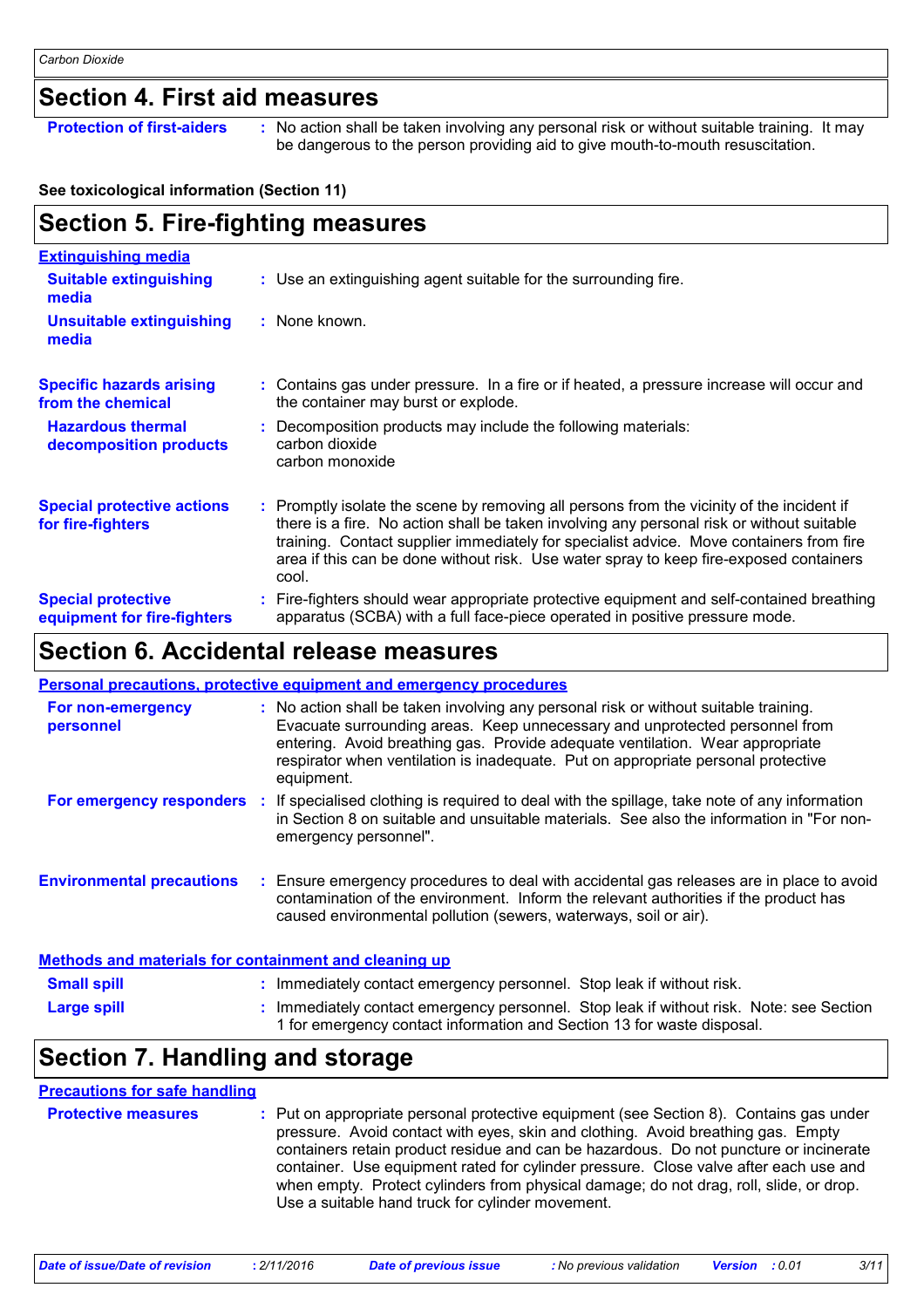# **Section 7. Handling and storage**

| <b>Advice on general</b><br>occupational hygiene                                 | : Eating, drinking and smoking should be prohibited in areas where this material is<br>handled, stored and processed. Workers should wash hands and face before eating,<br>drinking and smoking. Remove contaminated clothing and protective equipment before<br>entering eating areas. See also Section 8 for additional information on hygiene<br>measures.                                                                                                                              |
|----------------------------------------------------------------------------------|--------------------------------------------------------------------------------------------------------------------------------------------------------------------------------------------------------------------------------------------------------------------------------------------------------------------------------------------------------------------------------------------------------------------------------------------------------------------------------------------|
| <b>Conditions for safe storage,</b><br>including any<br><b>incompatibilities</b> | Store in accordance with local regulations. Store in a segregated and approved area.<br>Store away from direct sunlight in a dry, cool and well-ventilated area, away from<br>incompatible materials (see Section 10). Keep container tightly closed and sealed until<br>ready for use. Cylinders should be stored upright, with valve protection cap in place,<br>and firmly secured to prevent falling or being knocked over. Cylinder temperatures<br>should not exceed 52 °C (125 °F). |

### **Section 8. Exposure controls/personal protection**

#### **Control parameters**

#### **Occupational exposure limits**

| <b>Ingredient name</b> | <b>Exposure limits</b>                    |
|------------------------|-------------------------------------------|
| Carbon Dioxide         | ACGIH TLV (United States, 3/2015). Oxygen |
|                        | Depletion [Asphyxiant].                   |
|                        | STEL: 54000 mg/m <sup>3</sup> 15 minutes. |
|                        | STEL: 30000 ppm 15 minutes.               |
|                        | TWA: 9000 mg/m <sup>3</sup> 8 hours.      |
|                        | TWA: 5000 ppm 8 hours.                    |
|                        | NIOSH REL (United States, 10/2013).       |
|                        | STEL: 54000 mg/m <sup>3</sup> 15 minutes. |
|                        | STEL: 30000 ppm 15 minutes.               |
|                        | TWA: 9000 mg/m <sup>3</sup> 10 hours.     |
|                        | TWA: 5000 ppm 10 hours.                   |
|                        | OSHA PEL (United States, 2/2013).         |
|                        | TWA: 9000 mg/m <sup>3</sup> 8 hours.      |
|                        | TWA: 5000 ppm 8 hours.                    |
|                        | OSHA PEL 1989 (United States, 3/1989).    |
|                        | STEL: 54000 mg/m <sup>3</sup> 15 minutes. |
|                        | STEL: 30000 ppm 15 minutes.               |
|                        | TWA: 18000 mg/m <sup>3</sup> 8 hours.     |
|                        | TWA: 10000 ppm 8 hours.                   |

| <b>Appropriate engineering</b><br><b>controls</b> | : Good general ventilation should be sufficient to control worker exposure to airborne<br>contaminants.                                                                                                                                                                                                                                                                                           |
|---------------------------------------------------|---------------------------------------------------------------------------------------------------------------------------------------------------------------------------------------------------------------------------------------------------------------------------------------------------------------------------------------------------------------------------------------------------|
| <b>Environmental exposure</b><br><b>controls</b>  | : Emissions from ventilation or work process equipment should be checked to ensure<br>they comply with the requirements of environmental protection legislation. In some<br>cases, fume scrubbers, filters or engineering modifications to the process equipment<br>will be necessary to reduce emissions to acceptable levels.                                                                   |
| <b>Individual protection measures</b>             |                                                                                                                                                                                                                                                                                                                                                                                                   |
| <b>Hygiene measures</b>                           | : Wash hands, forearms and face thoroughly after handling chemical products, before<br>eating, smoking and using the lavatory and at the end of the working period.<br>Appropriate techniques should be used to remove potentially contaminated clothing.<br>Wash contaminated clothing before reusing. Ensure that eyewash stations and safety<br>showers are close to the workstation location. |
| <b>Eye/face protection</b>                        | : Safety eyewear complying with an approved standard should be used when a risk<br>assessment indicates this is necessary to avoid exposure to liquid splashes, mists,<br>gases or dusts. If contact is possible, the following protection should be worn, unless<br>the assessment indicates a higher degree of protection: safety glasses with side-<br>shields.                                |
| <b>Skin protection</b>                            |                                                                                                                                                                                                                                                                                                                                                                                                   |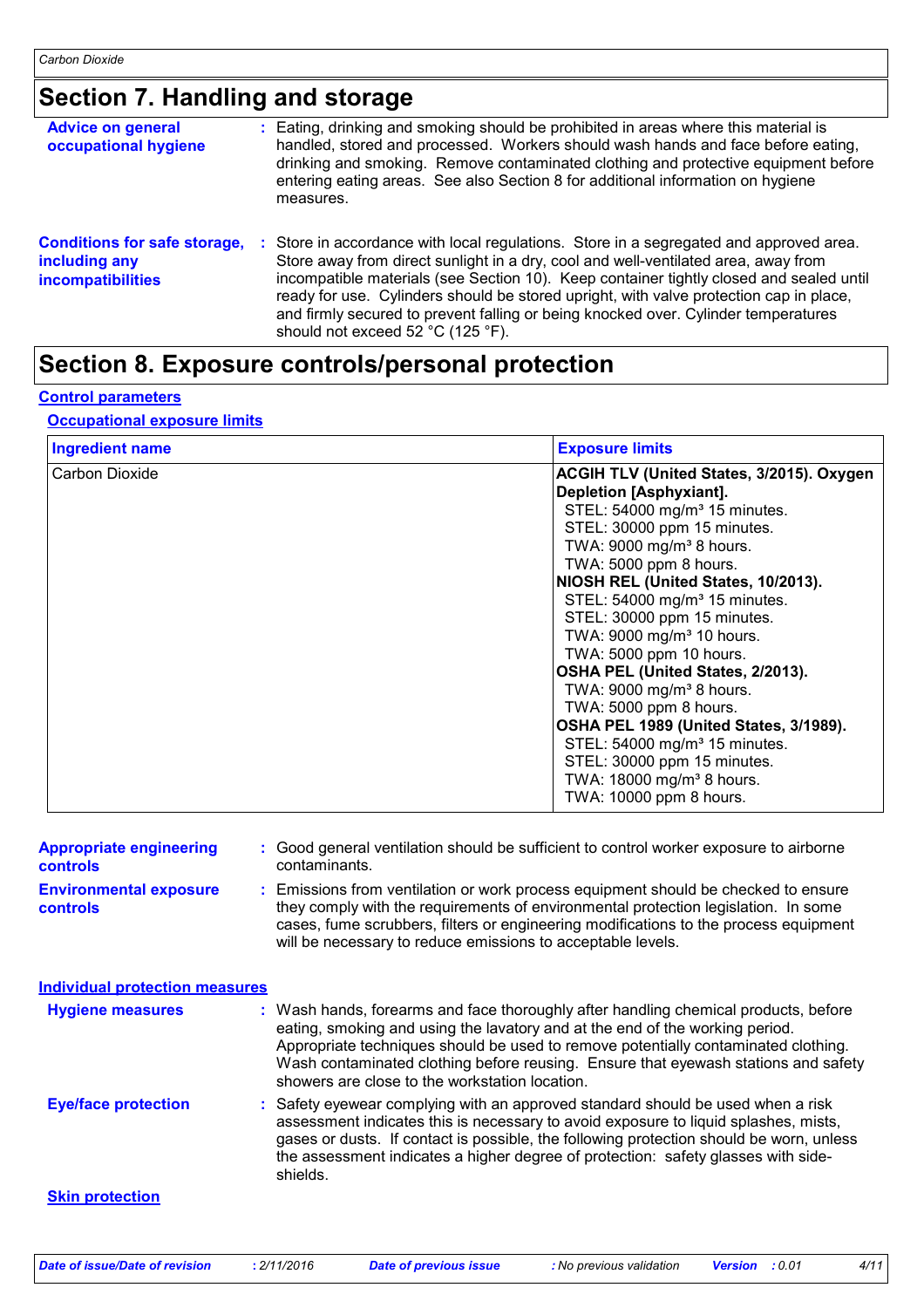# **Section 8. Exposure controls/personal protection**

| <b>Hand protection</b>        | : Chemical-resistant, impervious gloves complying with an approved standard should be<br>worn at all times when handling chemical products if a risk assessment indicates this is<br>necessary. Considering the parameters specified by the glove manufacturer, check<br>during use that the gloves are still retaining their protective properties. It should be<br>noted that the time to breakthrough for any glove material may be different for different<br>glove manufacturers. In the case of mixtures, consisting of several substances, the<br>protection time of the gloves cannot be accurately estimated. |
|-------------------------------|------------------------------------------------------------------------------------------------------------------------------------------------------------------------------------------------------------------------------------------------------------------------------------------------------------------------------------------------------------------------------------------------------------------------------------------------------------------------------------------------------------------------------------------------------------------------------------------------------------------------|
| <b>Body protection</b>        | : Personal protective equipment for the body should be selected based on the task being<br>performed and the risks involved and should be approved by a specialist before<br>handling this product.                                                                                                                                                                                                                                                                                                                                                                                                                    |
| <b>Other skin protection</b>  | : Appropriate footwear and any additional skin protection measures should be selected<br>based on the task being performed and the risks involved and should be approved by a<br>specialist before handling this product.                                                                                                                                                                                                                                                                                                                                                                                              |
| <b>Respiratory protection</b> | : Use a properly fitted, air-purifying or air-fed respirator complying with an approved<br>standard if a risk assessment indicates this is necessary. Respirator selection must be<br>based on known or anticipated exposure levels, the hazards of the product and the safe<br>working limits of the selected respirator.                                                                                                                                                                                                                                                                                             |

# **Section 9. Physical and chemical properties**

| <b>Appearance</b>                                 |                                                                                     |
|---------------------------------------------------|-------------------------------------------------------------------------------------|
| <b>Physical state</b>                             | : Gas. [Liquefied compressed gas.]                                                  |
| <b>Color</b>                                      | Colorless.                                                                          |
| <b>Molecular weight</b>                           | : 44.01 g/mole                                                                      |
| <b>Molecular formula</b>                          | $\therefore$ C-O2                                                                   |
| <b>Melting/freezing point</b>                     | : Sublimation temperature: -79°C (-110.2 to °F)                                     |
| <b>Critical temperature</b>                       | : $30.85^{\circ}$ C (87.5 $^{\circ}$ F)                                             |
| Odor                                              | : Odorless.                                                                         |
| <b>Odor threshold</b>                             | : Not available.                                                                    |
| pH                                                | : Not available.                                                                    |
| <b>Flash point</b>                                | [Product does not sustain combustion.]                                              |
| <b>Burning time</b>                               | : Not applicable.                                                                   |
| <b>Burning rate</b>                               | : Not applicable.                                                                   |
| <b>Evaporation rate</b>                           | : Not available.                                                                    |
| <b>Flammability (solid, gas)</b>                  | : Not available.                                                                    |
| Lower and upper explosive<br>(flammable) limits   | : Not available.                                                                    |
| <b>Vapor pressure</b>                             | : 830 (psig)                                                                        |
| <b>Vapor density</b>                              | : $1.53$ (Air = 1)<br>Liquid Density@BP: Solid density = $97.5$ lb/ft3 (1562 kg/m3) |
| <b>Specific Volume (ft 3/lb)</b>                  | : 8.7719                                                                            |
| Gas Density (lb/ft 3)                             | : 0.114                                                                             |
| <b>Relative density</b>                           | : Not applicable.                                                                   |
| <b>Solubility</b>                                 | : Not available.                                                                    |
| <b>Solubility in water</b>                        | : Not available.                                                                    |
| <b>Partition coefficient: n-</b><br>octanol/water | : 0.83                                                                              |
| <b>Auto-ignition temperature</b>                  | $:$ Not available.                                                                  |
| <b>Decomposition temperature</b>                  | : Not available.                                                                    |
| <b>SADT</b>                                       | : Not available.                                                                    |
| <b>Viscosity</b>                                  | : Not applicable.                                                                   |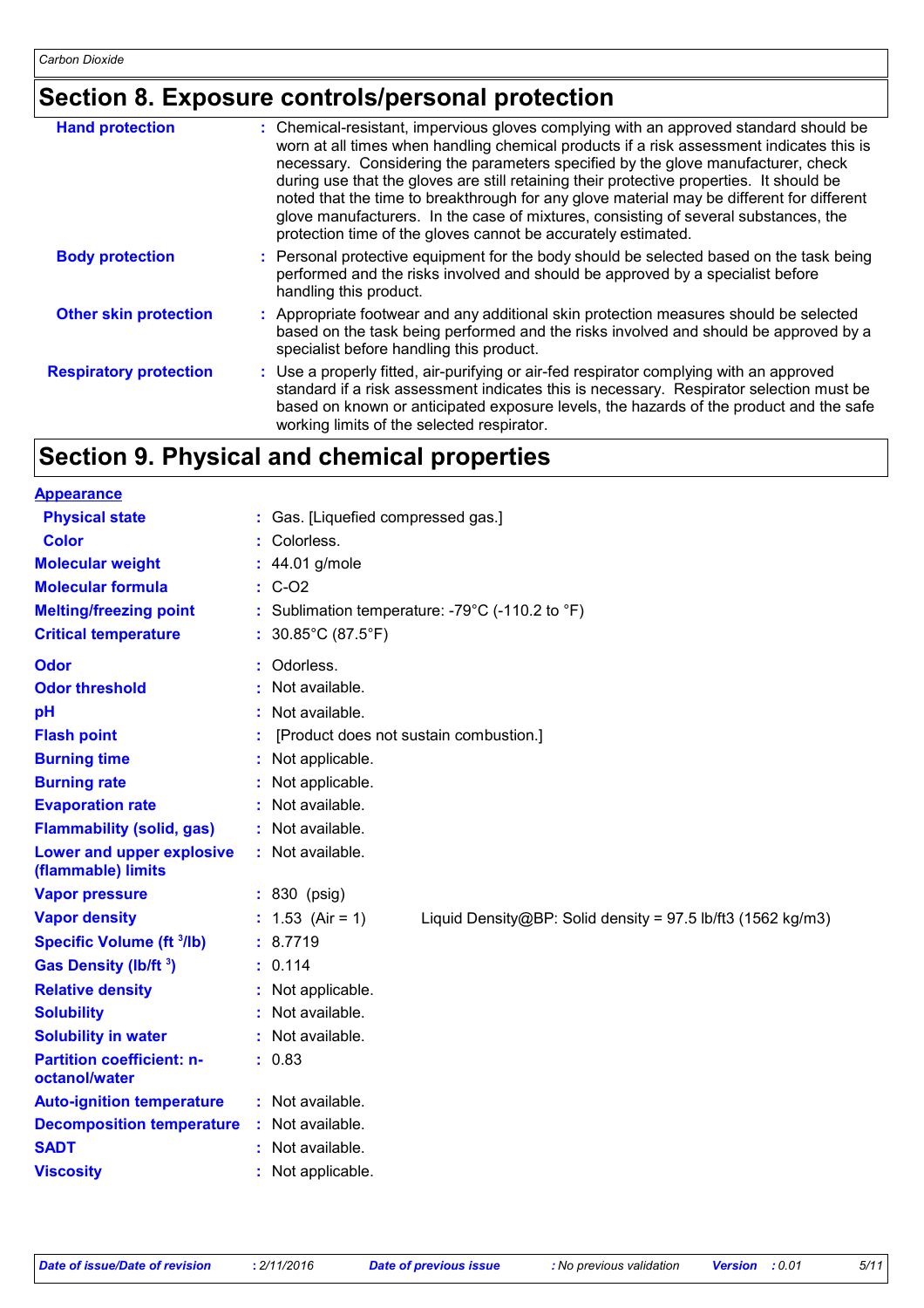| <b>Section 10. Stability and reactivity</b> |  |
|---------------------------------------------|--|
|---------------------------------------------|--|

| <b>Reactivity</b>                            | : No specific test data related to reactivity available for this product or its ingredients.              |
|----------------------------------------------|-----------------------------------------------------------------------------------------------------------|
| <b>Chemical stability</b>                    | : The product is stable.                                                                                  |
| <b>Possibility of hazardous</b><br>reactions | : Under normal conditions of storage and use, hazardous reactions will not occur.                         |
| <b>Conditions to avoid</b>                   | : No specific data.                                                                                       |
| <b>Incompatible materials</b>                | : No specific data.                                                                                       |
| <b>Hazardous decomposition</b><br>products   | : Under normal conditions of storage and use, hazardous decomposition products should<br>not be produced. |

**Hazardous polymerization :** Under normal conditions of storage and use, hazardous polymerization will not occur.

### **Section 11. Toxicological information**

| <b>Information on toxicological effects</b>               |                                                         |
|-----------------------------------------------------------|---------------------------------------------------------|
| <b>Acute toxicity</b>                                     |                                                         |
| Not available.                                            |                                                         |
| <b>IDLH</b>                                               | : 40000 ppm                                             |
| <b>Irritation/Corrosion</b>                               |                                                         |
| Not available.                                            |                                                         |
| <b>Sensitization</b>                                      |                                                         |
| Not available.                                            |                                                         |
| <b>Mutagenicity</b>                                       |                                                         |
| Not available.                                            |                                                         |
| <b>Carcinogenicity</b>                                    |                                                         |
| Not available.                                            |                                                         |
| <b>Reproductive toxicity</b>                              |                                                         |
| Not available.                                            |                                                         |
| <b>Teratogenicity</b>                                     |                                                         |
| Not available.                                            |                                                         |
| <b>Specific target organ toxicity (single exposure)</b>   |                                                         |
| Not available.                                            |                                                         |
| <b>Specific target organ toxicity (repeated exposure)</b> |                                                         |
| Not available.                                            |                                                         |
| <b>Aspiration hazard</b>                                  |                                                         |
| Not available.                                            |                                                         |
|                                                           |                                                         |
| <b>Information on the likely</b><br>routes of exposure    | : Not available.                                        |
| <b>Potential acute health effects</b>                     |                                                         |
| <b>Eye contact</b>                                        | : No known significant effects or critical hazards.     |
| <b>Inhalation</b>                                         | No known significant effects or critical hazards.<br>t. |

| Date of issue/Date of revision | 2/11/2016 | Date of previous issue | <b>:</b> No previous validation | : 0.01<br><b>Version</b> | 6/1 <sup>1</sup> |
|--------------------------------|-----------|------------------------|---------------------------------|--------------------------|------------------|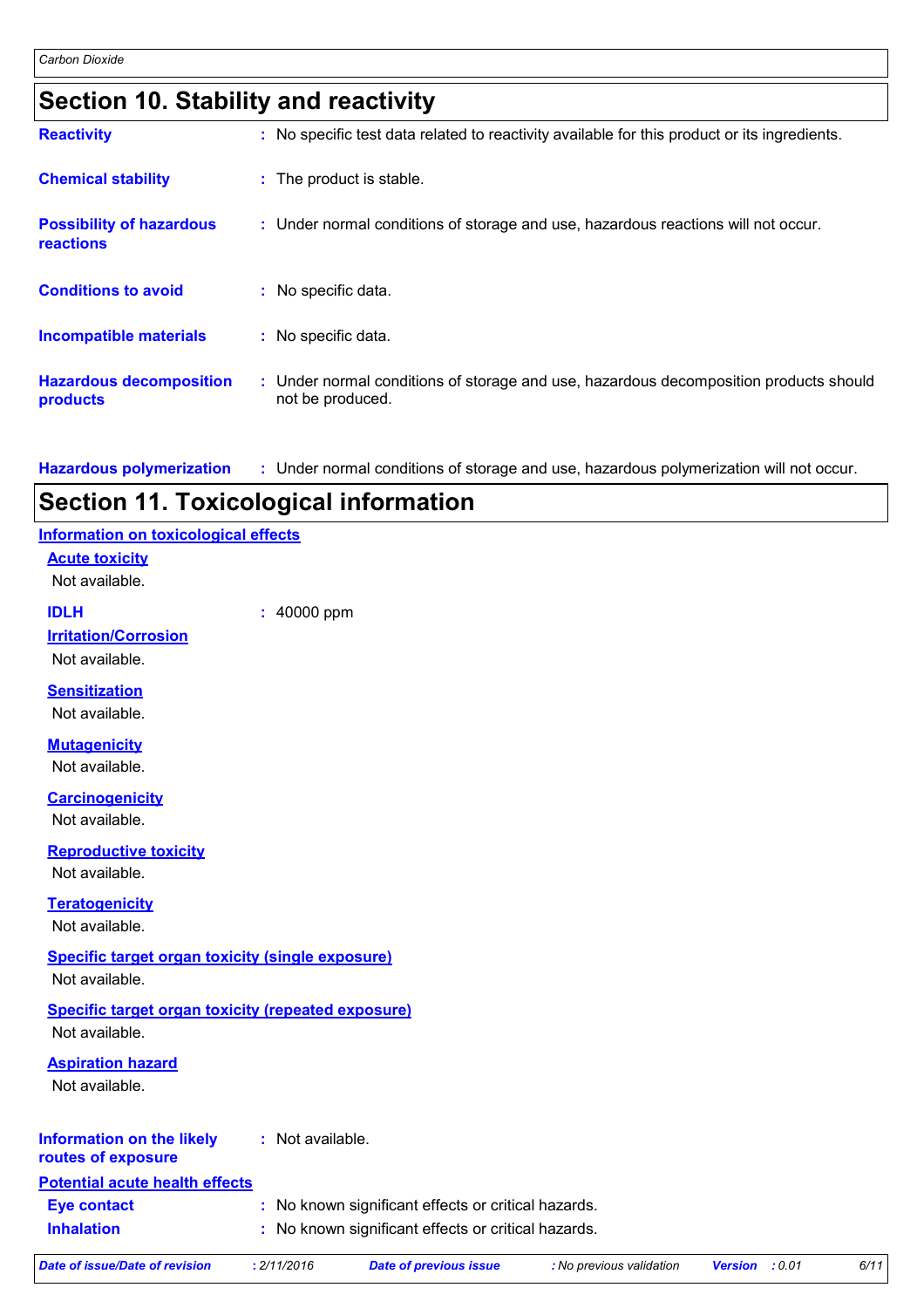### **Section 11. Toxicological information**

|                                         | <b>OUGLIOII II. IUAILUIUGILUI IIIUIIIIAIIUII</b>                                         |
|-----------------------------------------|------------------------------------------------------------------------------------------|
| <b>Skin contact</b>                     | : No known significant effects or critical hazards.                                      |
| <b>Ingestion</b>                        | : As this product is a gas, refer to the inhalation section.                             |
|                                         | Symptoms related to the physical, chemical and toxicological characteristics             |
| <b>Eye contact</b>                      | : No specific data.                                                                      |
| <b>Inhalation</b>                       | : No specific data.                                                                      |
| <b>Skin contact</b>                     | : No specific data.                                                                      |
| <b>Ingestion</b>                        | : No specific data.                                                                      |
|                                         | Delayed and immediate effects and also chronic effects from short and long term exposure |
| <b>Short term exposure</b>              |                                                                                          |
| <b>Potential immediate</b><br>effects   | : Not available.                                                                         |
| <b>Potential delayed effects</b>        | : Not available.                                                                         |
| <b>Long term exposure</b>               |                                                                                          |
| <b>Potential immediate</b><br>effects   | : Not available.                                                                         |
| <b>Potential delayed effects</b>        | : Not available.                                                                         |
| <b>Potential chronic health effects</b> |                                                                                          |
| Not available.                          |                                                                                          |
| <b>General</b>                          | : No known significant effects or critical hazards.                                      |
| <b>Carcinogenicity</b>                  | : No known significant effects or critical hazards.                                      |
| <b>Mutagenicity</b>                     | : No known significant effects or critical hazards.                                      |
| <b>Teratogenicity</b>                   | : No known significant effects or critical hazards.                                      |
| <b>Developmental effects</b>            | : No known significant effects or critical hazards.                                      |

#### **Numerical measures of toxicity**

**Acute toxicity estimates**

Not available.

### **Section 12. Ecological information**

#### **Toxicity**

Not available.

### **Persistence and degradability**

Not available.

### **Bioaccumulative potential**

| <b>Product/ingredient name</b> | $\mathsf{LogP}_\mathsf{ow}$ | <b>BCF</b> | <b>Potential</b> |
|--------------------------------|-----------------------------|------------|------------------|
| Carbon Dioxide                 | 0.83                        |            | low              |

### **Mobility in soil**

**Soil/water partition coefficient (Koc)** 

**:** Not available.

**Fertility effects :** No known significant effects or critical hazards.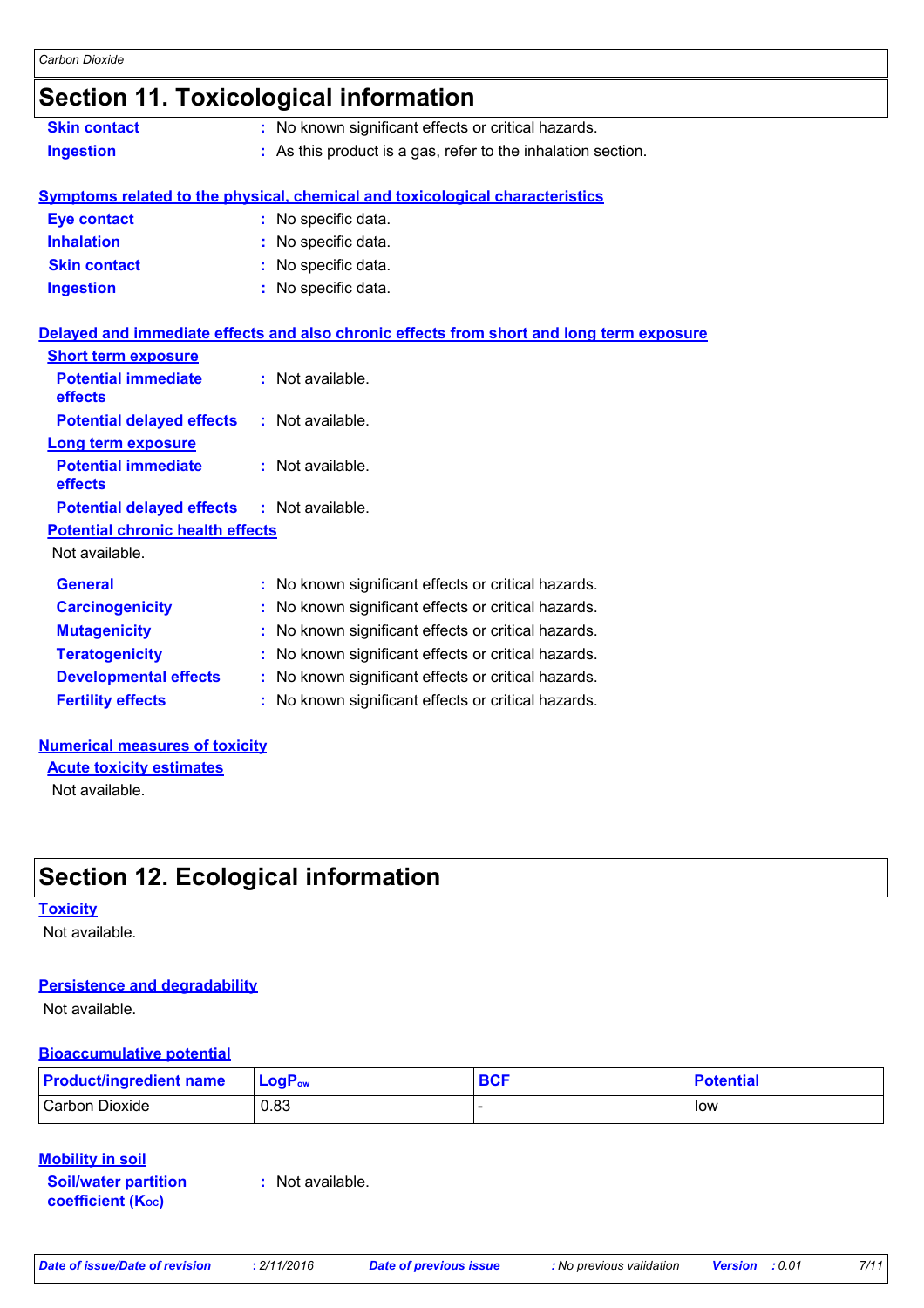### **Section 12. Ecological information**

**Other adverse effects** : No known significant effects or critical hazards.

### **Section 13. Disposal considerations**

```
Disposal methods :
```
The generation of waste should be avoided or minimized wherever possible. Disposal of this product, solutions and any by-products should at all times comply with the requirements of environmental protection and waste disposal legislation and any regional local authority requirements. Dispose of surplus and non-recyclable products via a licensed waste disposal contractor. Waste should not be disposed of untreated to the sewer unless fully compliant with the requirements of all authorities with jurisdiction. Empty Airgas-owned pressure vessels should be returned to Airgas. Waste packaging should be recycled. Incineration or landfill should only be considered when recycling is not feasible. This material and its container must be disposed of in a safe way. Empty containers or liners may retain some product residues. Do not puncture or incinerate container.

### **Section 14. Transport information**

|                                      | <b>DOT</b>                                                                                                                                                                 | <b>TDG</b>                                                                                                                                                                                                                                                                     | <b>Mexico</b>         | <b>IMDG</b>           | <b>IATA</b>                                                                                                                          |
|--------------------------------------|----------------------------------------------------------------------------------------------------------------------------------------------------------------------------|--------------------------------------------------------------------------------------------------------------------------------------------------------------------------------------------------------------------------------------------------------------------------------|-----------------------|-----------------------|--------------------------------------------------------------------------------------------------------------------------------------|
| <b>UN number</b>                     | <b>UN1013</b>                                                                                                                                                              | <b>UN1013</b>                                                                                                                                                                                                                                                                  | <b>UN1013</b>         | <b>UN1013</b>         | UN1013                                                                                                                               |
| <b>UN proper</b><br>shipping name    | <b>CARBON DIOXIDE</b>                                                                                                                                                      | <b>CARBON DIOXIDE</b>                                                                                                                                                                                                                                                          | <b>CARBON DIOXIDE</b> | <b>CARBON DIOXIDE</b> | <b>CARBON DIOXIDE</b>                                                                                                                |
| <b>Transport</b><br>hazard class(es) | 2.2                                                                                                                                                                        | 2.2                                                                                                                                                                                                                                                                            | 2.2                   | 2.2                   | 2.2                                                                                                                                  |
| <b>Packing group</b>                 |                                                                                                                                                                            |                                                                                                                                                                                                                                                                                |                       |                       |                                                                                                                                      |
| <b>Environment</b>                   | No.                                                                                                                                                                        | No.                                                                                                                                                                                                                                                                            | No.                   | No.                   | No.                                                                                                                                  |
| <b>Additional</b><br>information     | <b>Limited quantity</b><br>Yes.<br><b>Packaging instruction</b><br>Passenger aircraft<br>Quantity limitation: 75<br>kg<br>Cargo aircraft<br>Quantity limitation: 150<br>kg | Product classified as<br>per the following<br>sections of the<br>Transportation of<br>Dangerous Goods<br>Regulations: 2.13-2.17<br>(Class 2).<br><b>Explosive Limit and</b><br><b>Limited Quantity Index</b><br>0.125<br><b>Passenger Carrying</b><br>Road or Rail Index<br>75 |                       |                       | Passenger and Cargo<br><b>Aircraft</b> Quantity<br>limitation: 75 kg<br><b>Cargo Aircraft Only</b><br>Quantity limitation: 150<br>kg |

**"Refer to CFR 49 (or authority having jurisdiction) to determine the information required for shipment of the product."** 

**Special precautions for user** : Transport within user's premises: always transport in closed containers that are upright and secure. Ensure that persons transporting the product know what to do in the event of an accident or spillage.

**Transport in bulk according :** Not available. **to Annex II of MARPOL 73/78 and the IBC Code**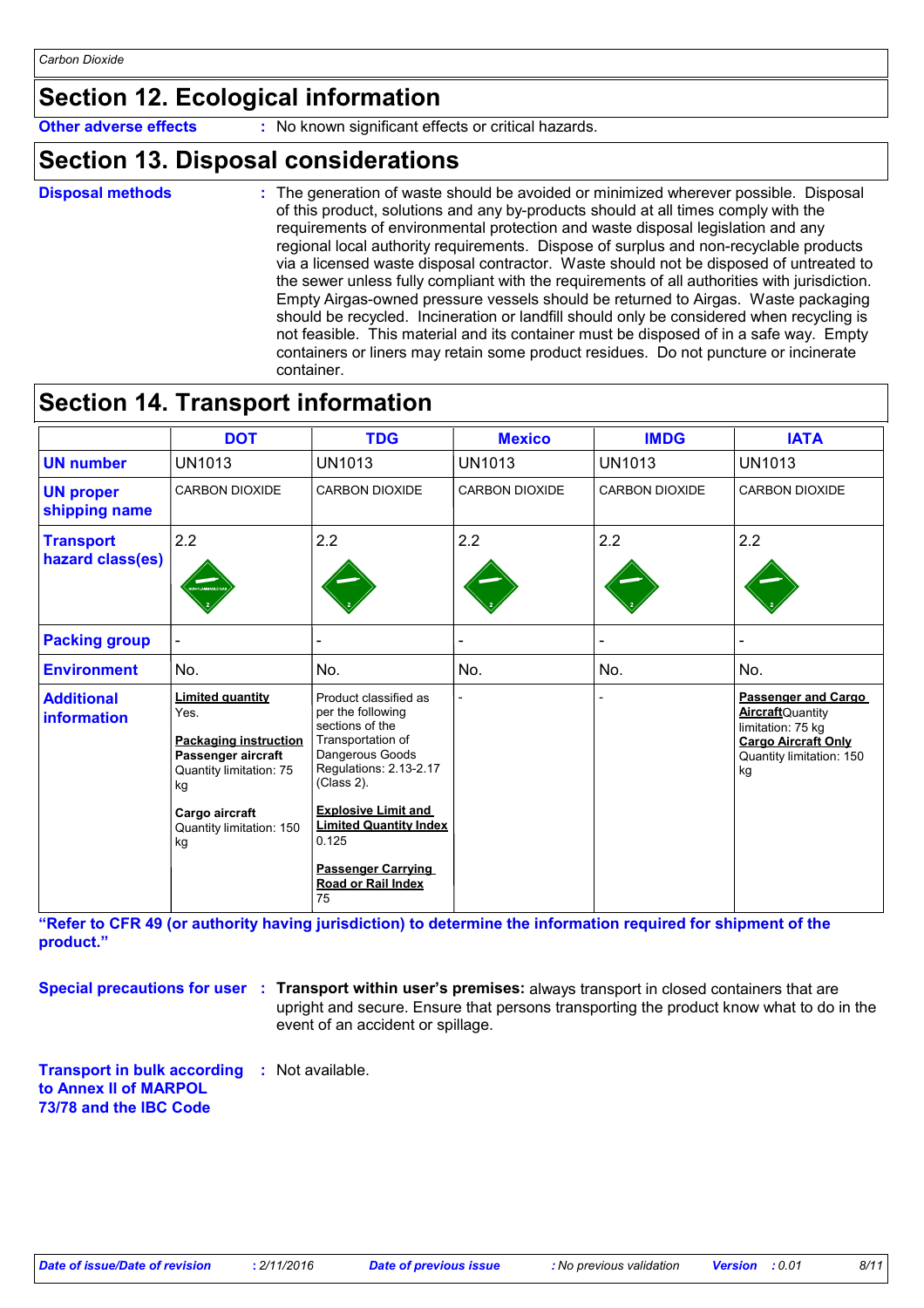# **Section 15. Regulatory information**

| <b>U.S. Federal regulations</b>                                                   | : TSCA 8(a) CDR Exempt/Partial exemption: This material is listed or exempted.<br>United States inventory (TSCA 8b): This material is listed or exempted. |             |               |                 |                            |                     |
|-----------------------------------------------------------------------------------|-----------------------------------------------------------------------------------------------------------------------------------------------------------|-------------|---------------|-----------------|----------------------------|---------------------|
| <b>Clean Air Act Section 112</b><br>(b) Hazardous Air<br><b>Pollutants (HAPS)</b> | : Not listed                                                                                                                                              |             |               |                 |                            |                     |
| <b>Clean Air Act Section 602</b><br><b>Class I Substances</b>                     | : Not listed                                                                                                                                              |             |               |                 |                            |                     |
| <b>Clean Air Act Section 602</b><br><b>Class II Substances</b>                    | : Not listed                                                                                                                                              |             |               |                 |                            |                     |
| <b>DEA List I Chemicals</b><br>(Precursor Chemicals)                              | : Not listed                                                                                                                                              |             |               |                 |                            |                     |
| <b>DEA List II Chemicals</b><br><b>(Essential Chemicals)</b>                      | : Not listed                                                                                                                                              |             |               |                 |                            |                     |
| <b>SARA 302/304</b>                                                               |                                                                                                                                                           |             |               |                 |                            |                     |
| <b>Composition/information on ingredients</b>                                     |                                                                                                                                                           |             |               |                 |                            |                     |
| No products were found.                                                           |                                                                                                                                                           |             |               |                 |                            |                     |
| <b>SARA 304 RQ</b><br><b>SARA 311/312</b>                                         | : Not applicable.                                                                                                                                         |             |               |                 |                            |                     |
| <b>Classification</b>                                                             | : Sudden release of pressure                                                                                                                              |             |               |                 |                            |                     |
| <b>Composition/information on ingredients</b>                                     |                                                                                                                                                           |             |               |                 |                            |                     |
| <b>Name</b>                                                                       | $\frac{9}{6}$                                                                                                                                             | <b>Fire</b> | <b>Sudden</b> | <b>Reactive</b> | <b>Immediate</b>           | <b>Delayed</b>      |
|                                                                                   |                                                                                                                                                           | hazard      | release of    |                 | (acute)<br>المالفة المرابط | (chronic)<br>$-141$ |

| <b>IName</b>   | 70  | l Fire | <b>Sudden</b><br><b>hazard</b> release of<br><b>pressure</b> | <b>Reactive</b> | <u>Immediate</u><br>(acute)<br>health<br>hazard | <b>Delayed</b><br>(chronic)<br>health<br>hazard |
|----------------|-----|--------|--------------------------------------------------------------|-----------------|-------------------------------------------------|-------------------------------------------------|
| Carbon Dioxide | 100 | No.    | Yes.                                                         | No.             | No.                                             | No.                                             |

#### **Massachusetts State regulations**

| This material is listed. |
|--------------------------|
|--------------------------|

**New York :** This material is not listed.

- 
- **New Jersey :** This material is listed.
- **Pennsylvania :** This material is listed.

#### **California Prop. 65**

| <b>Ingredient name</b> | <b>Cancer</b> | Reproductive | No significant risk<br>level | <b>Maximum</b><br>acceptable dosage<br><b>level</b> |
|------------------------|---------------|--------------|------------------------------|-----------------------------------------------------|
| Carbon dioxide         | No.           | No.          | No.                          | INo.                                                |

**International regulations**

| Date of issue/Date of revision | : 2/11/2016       | <b>Date of previous issue</b>          | : No previous validation | :0.01<br><b>Version</b> | 9/11 |
|--------------------------------|-------------------|----------------------------------------|--------------------------|-------------------------|------|
| <b>Republic of Korea</b>       |                   | : This material is listed or exempted. |                          |                         |      |
| <b>Philippines</b>             |                   | : This material is listed or exempted. |                          |                         |      |
| <b>New Zealand</b>             |                   | : This material is listed or exempted. |                          |                         |      |
| <b>Malaysia</b>                | : Not determined. |                                        |                          |                         |      |
| Japan                          |                   | : This material is listed or exempted. |                          |                         |      |
| <b>Europe</b>                  |                   | : This material is listed or exempted. |                          |                         |      |
| <b>China</b>                   |                   | : This material is listed or exempted. |                          |                         |      |
| <b>Canada</b>                  |                   | : This material is listed or exempted. |                          |                         |      |
| <b>Australia</b>               |                   | : This material is listed or exempted. |                          |                         |      |
| <b>National inventory</b>      |                   |                                        |                          |                         |      |
| <b>International lists</b>     |                   |                                        |                          |                         |      |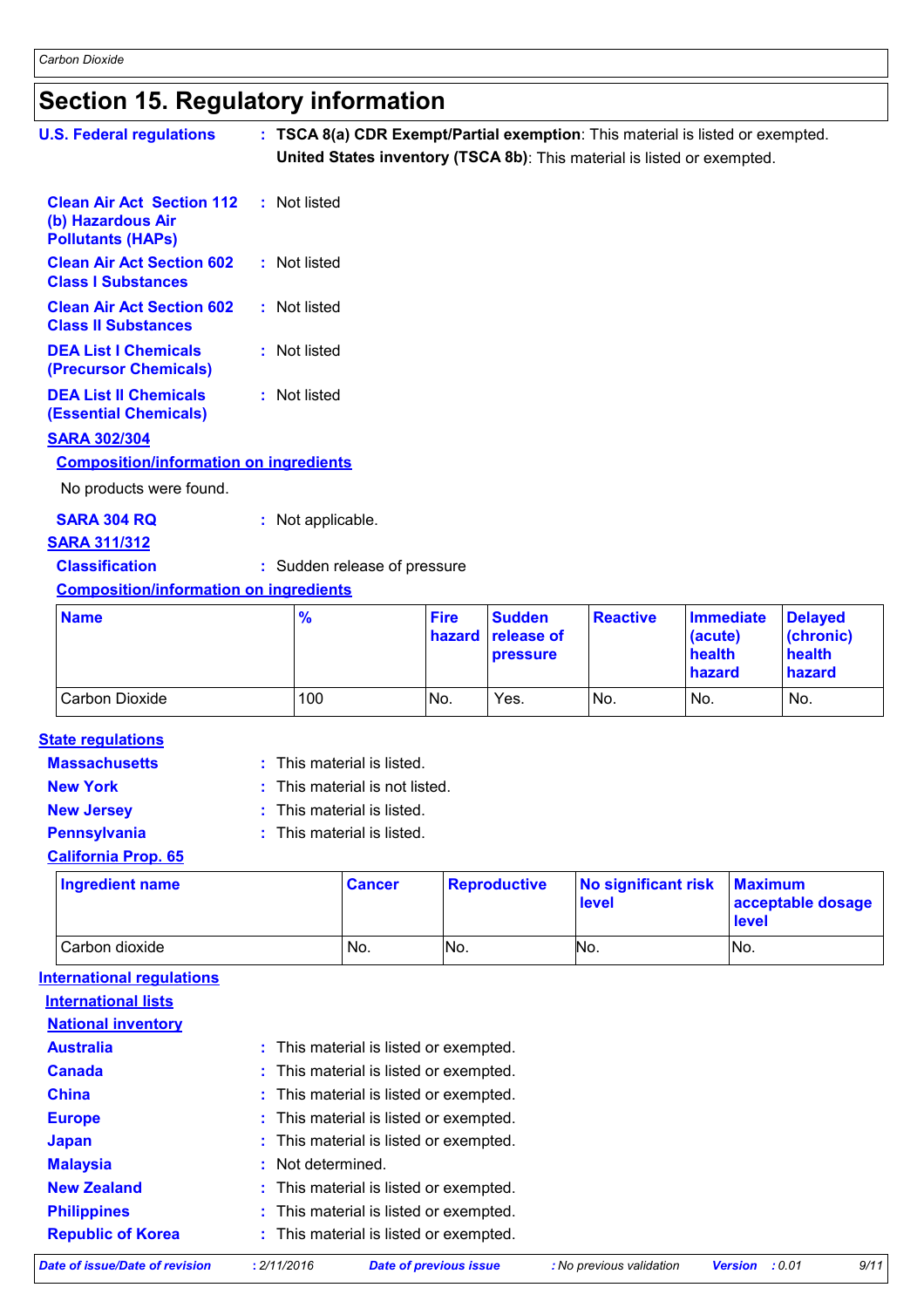### **Section 15. Regulatory information**

| <b>Taiwan</b>                                         | : This material is listed or exempted.                                                                                                                                                                                                                                                                                                                                                                                                                                                                                  |
|-------------------------------------------------------|-------------------------------------------------------------------------------------------------------------------------------------------------------------------------------------------------------------------------------------------------------------------------------------------------------------------------------------------------------------------------------------------------------------------------------------------------------------------------------------------------------------------------|
| <b>Canada</b>                                         |                                                                                                                                                                                                                                                                                                                                                                                                                                                                                                                         |
| <b>WHMIS (Canada)</b>                                 | : Class A: Compressed gas.                                                                                                                                                                                                                                                                                                                                                                                                                                                                                              |
|                                                       | <b>CEPA Toxic substances:</b> This material is listed.                                                                                                                                                                                                                                                                                                                                                                                                                                                                  |
|                                                       | <b>Canadian ARET:</b> This material is not listed.                                                                                                                                                                                                                                                                                                                                                                                                                                                                      |
|                                                       | <b>Canadian NPRI:</b> This material is not listed.                                                                                                                                                                                                                                                                                                                                                                                                                                                                      |
|                                                       | Alberta Designated Substances: This material is not listed.<br>Ontario Designated Substances: This material is not listed.                                                                                                                                                                                                                                                                                                                                                                                              |
|                                                       | Quebec Designated Substances: This material is not listed.                                                                                                                                                                                                                                                                                                                                                                                                                                                              |
|                                                       |                                                                                                                                                                                                                                                                                                                                                                                                                                                                                                                         |
| <b>Section 16. Other information</b>                  |                                                                                                                                                                                                                                                                                                                                                                                                                                                                                                                         |
|                                                       | <b>Canada Label requirements : Class A: Compressed gas.</b>                                                                                                                                                                                                                                                                                                                                                                                                                                                             |
| <b>Hazardous Material Information System (U.S.A.)</b> |                                                                                                                                                                                                                                                                                                                                                                                                                                                                                                                         |
| <b>Health</b>                                         | 1                                                                                                                                                                                                                                                                                                                                                                                                                                                                                                                       |
| Flammability                                          | 0                                                                                                                                                                                                                                                                                                                                                                                                                                                                                                                       |
| <b>Physical hazards</b>                               | 3                                                                                                                                                                                                                                                                                                                                                                                                                                                                                                                       |
|                                                       |                                                                                                                                                                                                                                                                                                                                                                                                                                                                                                                         |
|                                                       | Caution: HMIS® ratings are based on a 0-4 rating scale, with 0 representing minimal hazards or risks, and 4<br>representing significant hazards or risks Although HMIS® ratings are not required on SDSs under 29 CFR 1910.<br>1200, the preparer may choose to provide them. HMIS® ratings are to be used with a fully implemented HMIS®<br>program. HMIS® is a registered mark of the National Paint & Coatings Association (NPCA). HMIS® materials<br>may be purchased exclusively from J. J. Keller (800) 327-6868. |
|                                                       | The customer is responsible for determining the PPE code for this material.                                                                                                                                                                                                                                                                                                                                                                                                                                             |
| <b>National Fire Protection Association (U.S.A.)</b>  |                                                                                                                                                                                                                                                                                                                                                                                                                                                                                                                         |
|                                                       | <b>Flammability</b>                                                                                                                                                                                                                                                                                                                                                                                                                                                                                                     |
|                                                       | $\Omega$                                                                                                                                                                                                                                                                                                                                                                                                                                                                                                                |
| <b>Health</b>                                         | <b>Instability/Reactivity</b>                                                                                                                                                                                                                                                                                                                                                                                                                                                                                           |
|                                                       | SΑ<br><b>Special</b>                                                                                                                                                                                                                                                                                                                                                                                                                                                                                                    |
|                                                       | Reprinted with permission from NFPA 704-2001, Identification of the Hazards of Materials for Emergency<br>Response Copyright ©1997, National Fire Protection Association, Quincy, MA 02269. This reprinted material is<br>not the complete and official position of the National Fire Protection Association, on the referenced subject<br>which is represented only by the standard in its entirety.                                                                                                                   |
|                                                       | Copyright ©2001. National Fire Protection Association. Quincy, MA 02269. This warning system is intended to                                                                                                                                                                                                                                                                                                                                                                                                             |

### **Section 16. Other information**





**Copyright ©2001, National Fire Protection Association, Quincy, MA 02269. This warning system is intended to be interpreted and applied only by properly trained individuals to identify fire, health and reactivity hazards of chemicals. The user is referred to certain limited number of chemicals with recommended classifications in NFPA 49 and NFPA 325, which would be used as a guideline only. Whether the chemicals are classified by NFPA or not, anyone using the 704 systems to classify chemicals does so at their own risk.**

#### **Procedure used to derive the classification**

| <b>Classification</b>     | <b>Justification</b>   |
|---------------------------|------------------------|
| Press. Gas Lig. Gas, H280 | <b>Expert judgment</b> |

| <b>History</b>                    |                          |
|-----------------------------------|--------------------------|
| <b>Date of printing</b>           | : 2/11/2016              |
| Date of issue/Date of<br>revision | : 2/11/2016              |
| Date of previous issue            | : No previous validation |
| <b>Version</b>                    | : 0.01                   |